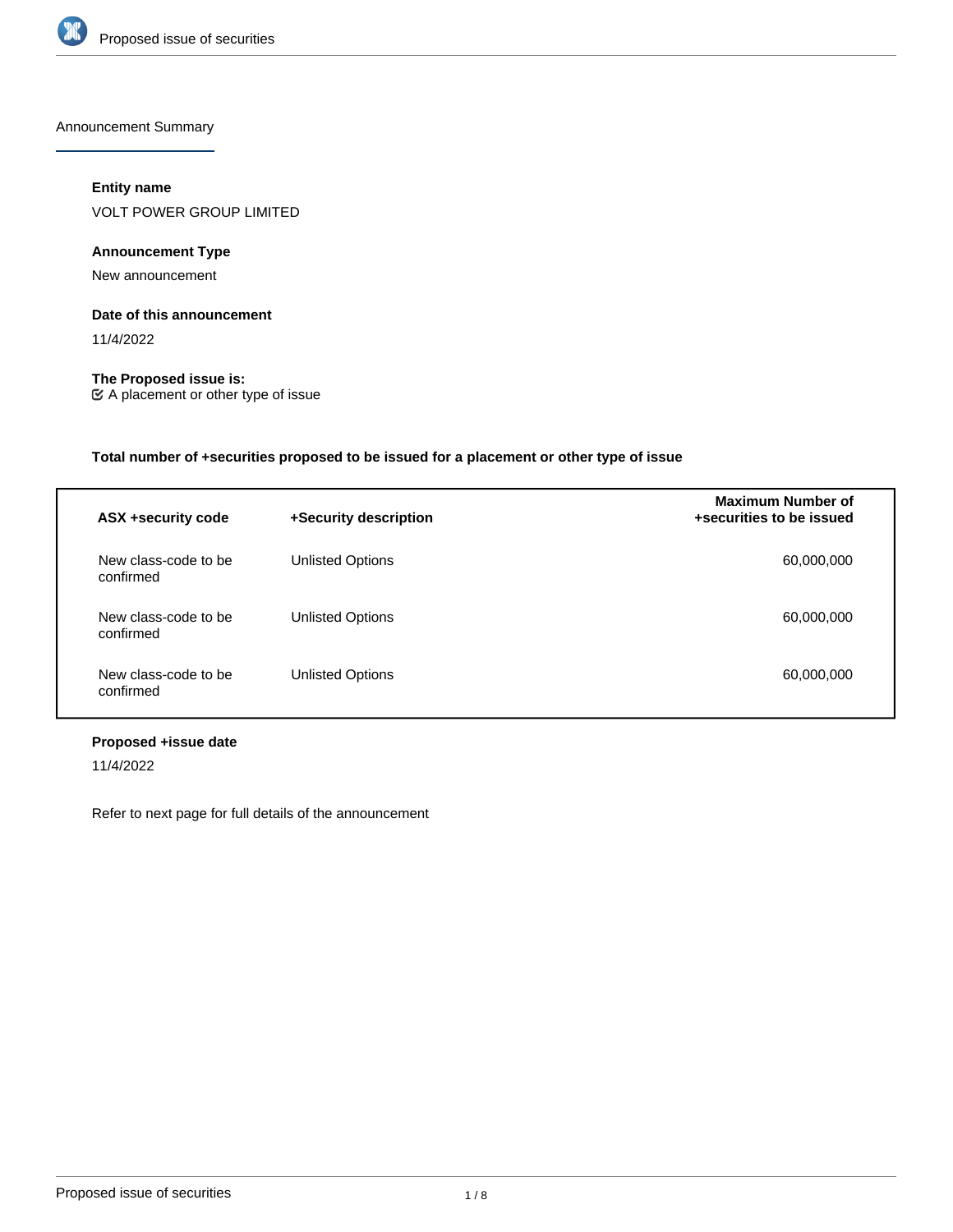

### Part 1 - Entity and announcement details

### **1.1 Name of +Entity**

VOLT POWER GROUP LIMITED

We (the entity named above) give ASX the following information about a proposed issue of +securities and, if ASX agrees to +quote any of the +securities (including any rights) on a +deferred settlement basis, we agree to the matters set out in Appendix 3B of the ASX Listing Rules.

If the +securities are being offered under a +disclosure document or +PDS and are intended to be quoted on ASX, we also apply for quotation of all of the +securities that may be issued under the +disclosure document or +PDS on the terms set out in Appendix 2A of the ASX Listing Rules (on the understanding that once the final number of +securities issued under the +disclosure document or +PDS is known, in accordance with Listing Rule 3.10.3C, we will complete and lodge with ASX an Appendix 2A online form notifying ASX of their issue and applying for their quotation).

**1.2 Registered Number Type**

**Registration Number**

ABN

62009423189

**1.3 ASX issuer code**

VPR

**1.4 The announcement is**

New announcement

### **1.5 Date of this announcement**

11/4/2022

**1.6 The Proposed issue is:**

 $\mathfrak{C}$  A placement or other type of issue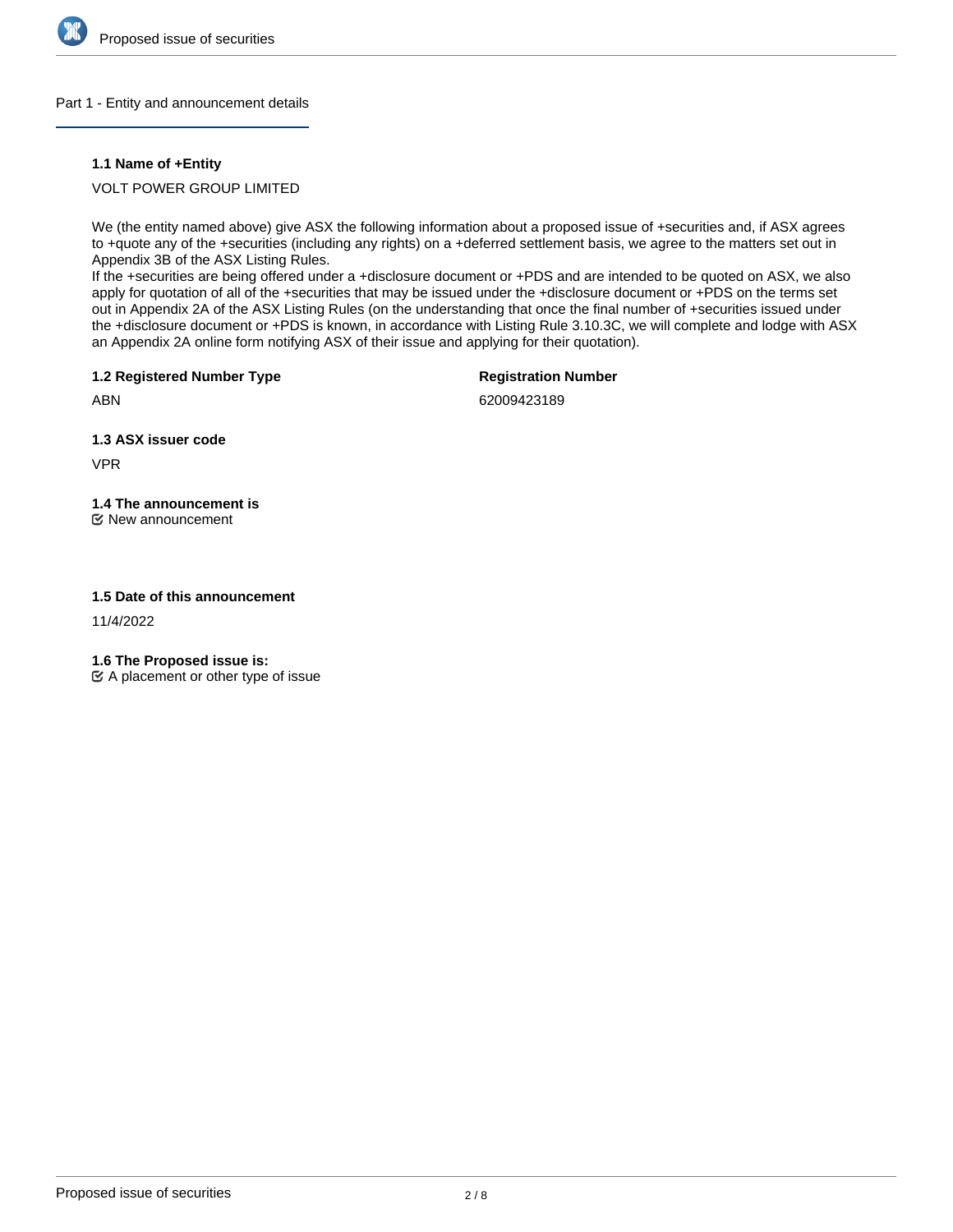

Part 7 - Details of proposed placement or other issue

Part 7A - Conditions

**7A.1 Do any external approvals need to be obtained or other conditions satisfied before the placement or other type of issue can proceed on an unconditional basis?** No

Part 7B - Issue details

**Is the proposed security a 'New class' (+securities in a class that is not yet quoted or recorded by ASX) or an 'Existing class' (additional securities in a class that is already quoted or recorded by ASX)?**  $E$  New class

**Will the proposed issue of this +security include an offer of attaching +securities?** No

Details of +securities proposed to be issued

**ISIN Code (if Issuer is a foreign company and +securities are non CDIs)**

| Have you received confirmation from Will the entity be seeking quotation<br>ASX that the terms of the proposed | of the 'new' class of +securities on |
|----------------------------------------------------------------------------------------------------------------|--------------------------------------|
| +securities are appropriate and                                                                                | ASX?                                 |
| equitable under listing rule 6.1?                                                                              | ় No                                 |
| ় No                                                                                                           |                                      |

| ASX +security code             | +Security description   |
|--------------------------------|-------------------------|
| New class-code to be confirmed | <b>Unlisted Options</b> |

#### **+Security type**

**Options** 

#### **Number of +securities proposed to be issued**

60,000,000

#### **Offer price details**

**Are the +securities proposed to be issued being issued for a cash consideration?** No

**Please describe the consideration being provided for the +securities**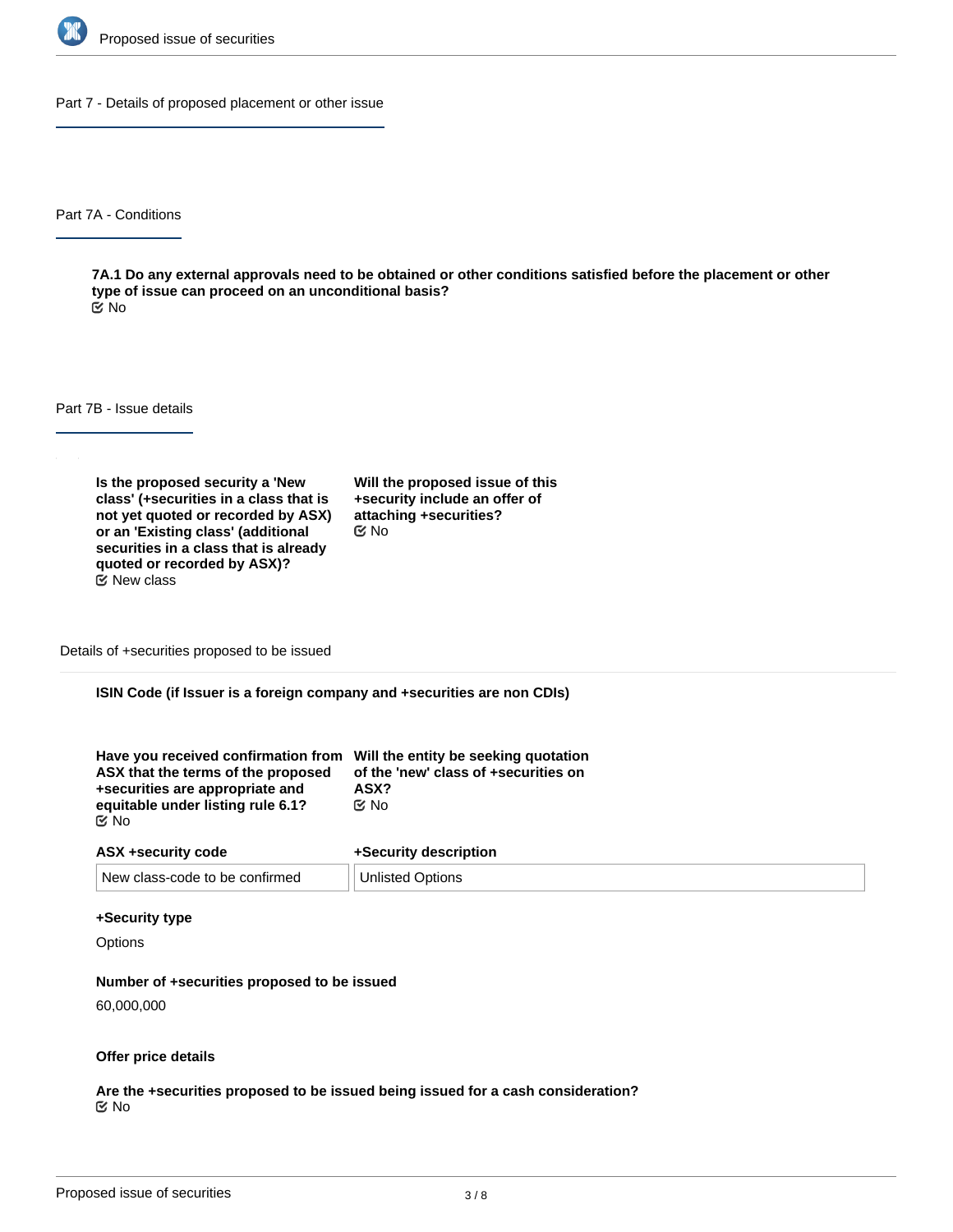

#### **Please describe the consideration being provided for the +securities**

Proposed Issue to newly appointed director as part of his appointment.

### **Please provide an estimate of the AUD equivalent of the consideration being provided for the +securities**

81,079.000000

**Will all the +securities issued in this class rank equally in all respects from their issue date?** Yes

Options details

**+Security currency** AUD - Australian Dollar **Exercise price** AUD 0.0040 **Expiry date** 11/4/2024

**Details of the type of +security that will be issued if the option is exercised**

VPR : ORDINARY FULLY PAID

#### **Number of securities that will be issued if the option is exercised**

60000000

**Please provide a URL link for a document lodged with ASX setting out the material terms of the +securities proposed to be issued or provide the information by separate announcement.**

Separate announcement lodged by the Company on 11 April 2022

| Is the proposed security a 'New        |
|----------------------------------------|
| class' (+securities in a class that is |
| not yet quoted or recorded by ASX)     |
| or an 'Existing class' (additional     |
| securities in a class that is already  |
| quoted or recorded by ASX)?            |
| $\mathfrak C$ New class                |

**Will the proposed issue of this +security include an offer of attaching +securities?** No

Details of +securities proposed to be issued

**ISIN Code (if Issuer is a foreign company and +securities are non CDIs)**

| Have you received confirmation from<br>ASX that the terms of the proposed<br>+securities are appropriate and<br>equitable under listing rule 6.1?<br>় No | Will the entity be seeking quotation<br>of the 'new' class of +securities on<br>ASX?<br>় No |
|-----------------------------------------------------------------------------------------------------------------------------------------------------------|----------------------------------------------------------------------------------------------|
| ASX +security code                                                                                                                                        | +Security description                                                                        |
| New class-code to be confirmed                                                                                                                            | <b>Unlisted Options</b>                                                                      |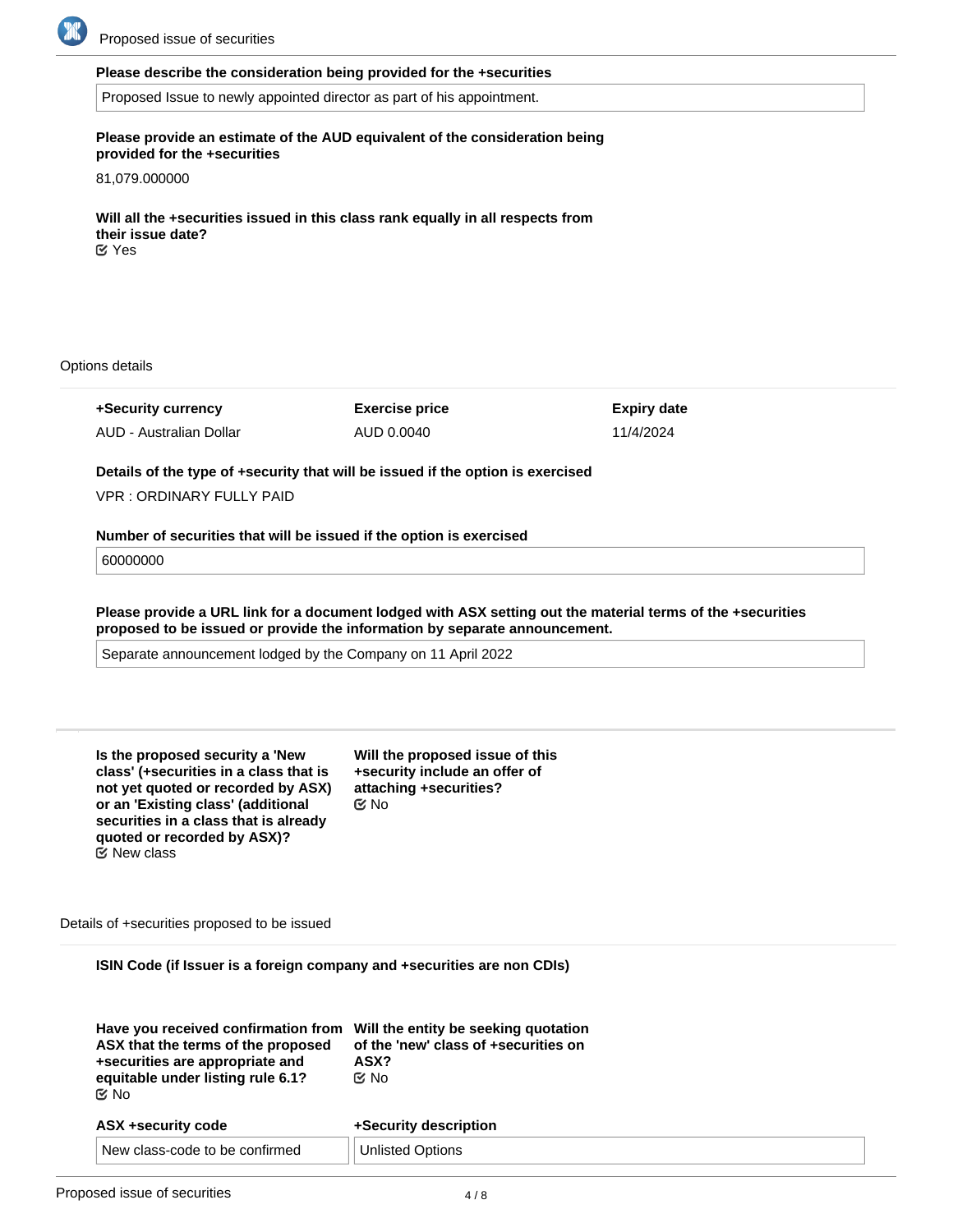

#### **+Security type**

**Options** 

### **Number of +securities proposed to be issued**

60,000,000

#### **Offer price details**

**Are the +securities proposed to be issued being issued for a cash consideration?** No

#### **Please describe the consideration being provided for the +securities**

Proposed Issue to newly appointed director as part of his appointment.

## **Please provide an estimate of the AUD equivalent of the consideration being provided for the +securities**

48,899.000000

**Will all the +securities issued in this class rank equally in all respects from their issue date?** Yes

#### Options details

| +Security currency      | <b>Exercise price</b> | <b>Expiry date</b> |
|-------------------------|-----------------------|--------------------|
| AUD - Australian Dollar | AUD 0.0043            | 11/4/2025          |
|                         |                       |                    |

**Details of the type of +security that will be issued if the option is exercised** VPR : ORDINARY FULLY PAID

**Number of securities that will be issued if the option is exercised**

### 60000000

**Please provide a URL link for a document lodged with ASX setting out the material terms of the +securities proposed to be issued or provide the information by separate announcement.**

Separate announcement lodged by the Company on 11 April 2022

**Is the proposed security a 'New class' (+securities in a class that is not yet quoted or recorded by ASX) or an 'Existing class' (additional securities in a class that is already quoted or recorded by ASX)?**  $E$  New class

**Will the proposed issue of this +security include an offer of attaching +securities?** No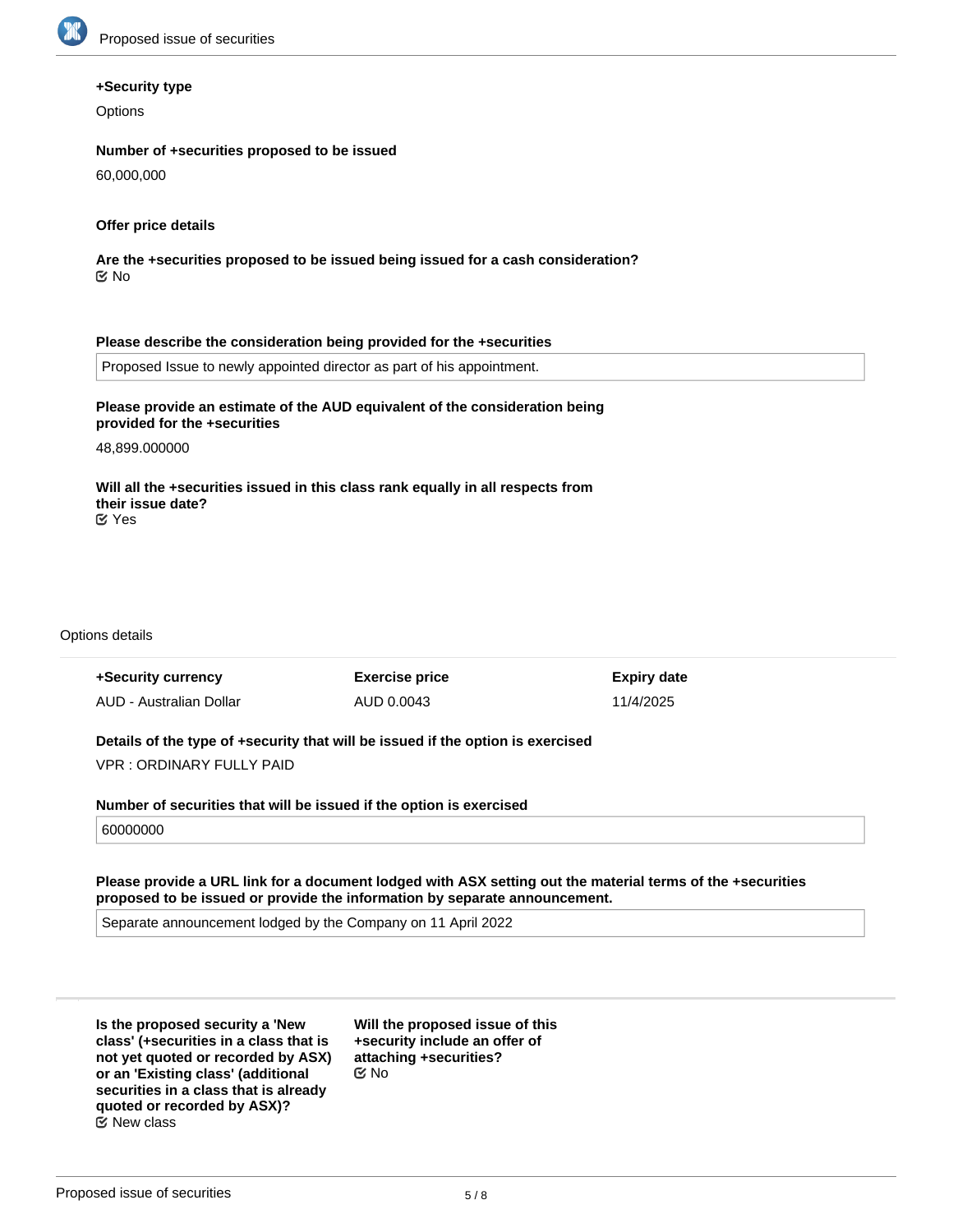

Details of +securities proposed to be issued

# **ISIN Code (if Issuer is a foreign company and +securities are non CDIs)**

| Have you received confirmation from Will the entity be seeking quotation<br>ASX that the terms of the proposed<br>+securities are appropriate and | of the 'new' class of +securities on<br>ASX? |
|---------------------------------------------------------------------------------------------------------------------------------------------------|----------------------------------------------|
| equitable under listing rule 6.1?                                                                                                                 | ়⊠ No                                        |
| ା ⊠                                                                                                                                               |                                              |

| ASX +security code             | +Security description |  |
|--------------------------------|-----------------------|--|
| New class-code to be confirmed | Unlisted Options      |  |

# **+Security type**

**Options** 

# **Number of +securities proposed to be issued**

60,000,000

# **Offer price details**

**Are the +securities proposed to be issued being issued for a cash consideration?** No

# **Please describe the consideration being provided for the +securities**

Proposed Issue to newly appointed director as part of his appointment.

## **Please provide an estimate of the AUD equivalent of the consideration being provided for the +securities**

55,754.000000

**Will all the +securities issued in this class rank equally in all respects from their issue date?** Yes

## Options details

**+Security currency** AUD - Australian Dollar **Exercise price** AUD 0.0045

**Expiry date** 11/4/2026

# **Details of the type of +security that will be issued if the option is exercised** VPR : ORDINARY FULLY PAID

**proposed to be issued or provide the information by separate announcement.**

**Number of securities that will be issued if the option is exercised**

60000000

**Please provide a URL link for a document lodged with ASX setting out the material terms of the +securities**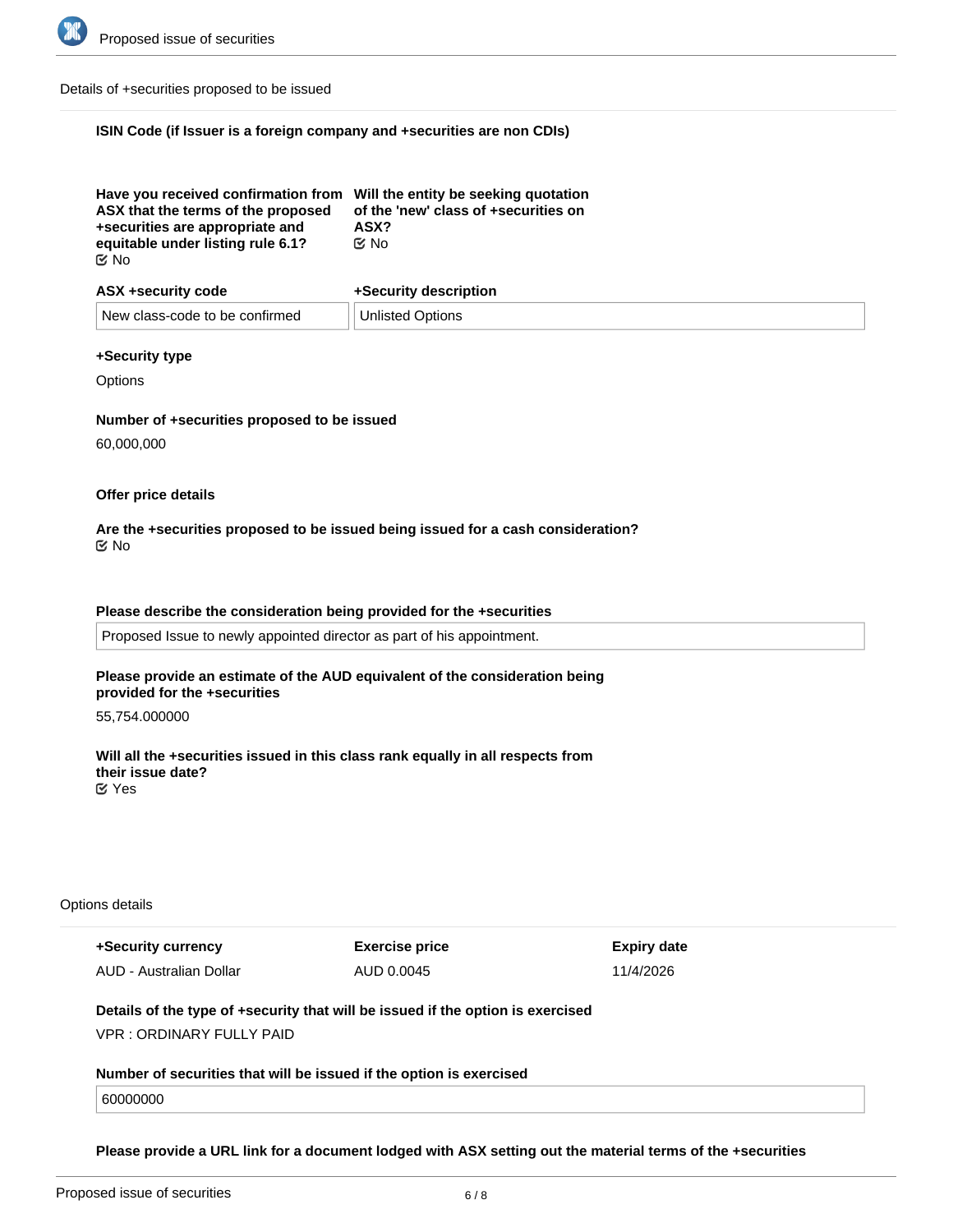

#### **proposed to be issued or provide the information by separate announcement.**

Separate announcement lodged by the Company on 11 April 2022

Part 7C - Timetable

**7C.1 Proposed +issue date**

11/4/2022

Part 7D - Listing Rule requirements

**7D.1 Has the entity obtained, or is it obtaining, +security holder approval for the entire issue under listing rule 7.1?** No

**7D.1b Are any of the +securities proposed to be issued without +security holder approval using the entity's 15% placement capacity under listing rule 7.1?** Yes

**7D.1b ( i ) How many +securities are proposed to be issued without security holder approval using the entity's 15% placement capacity under listing rule 7.1?**

180000000

**7D.1c Are any of the +securities proposed to be issued without +security holder approval using the entity's additional 10% placement capacity under listing rule 7.1A (if applicable)?** No

**7D.2 Is a party referred to in listing rule 10.11 participating in the proposed issue?** Yes

**7D.3 Will any of the +securities to be issued be +restricted securities for the purposes of the listing rules?** No

**7D.4 Will any of the +securities to be issued be subject to +voluntary escrow?** No

Part 7E - Fees and expenses

**7E.1 Will there be a lead manager or broker to the proposed issue?** No

**7E.2 Is the proposed issue to be underwritten?** No